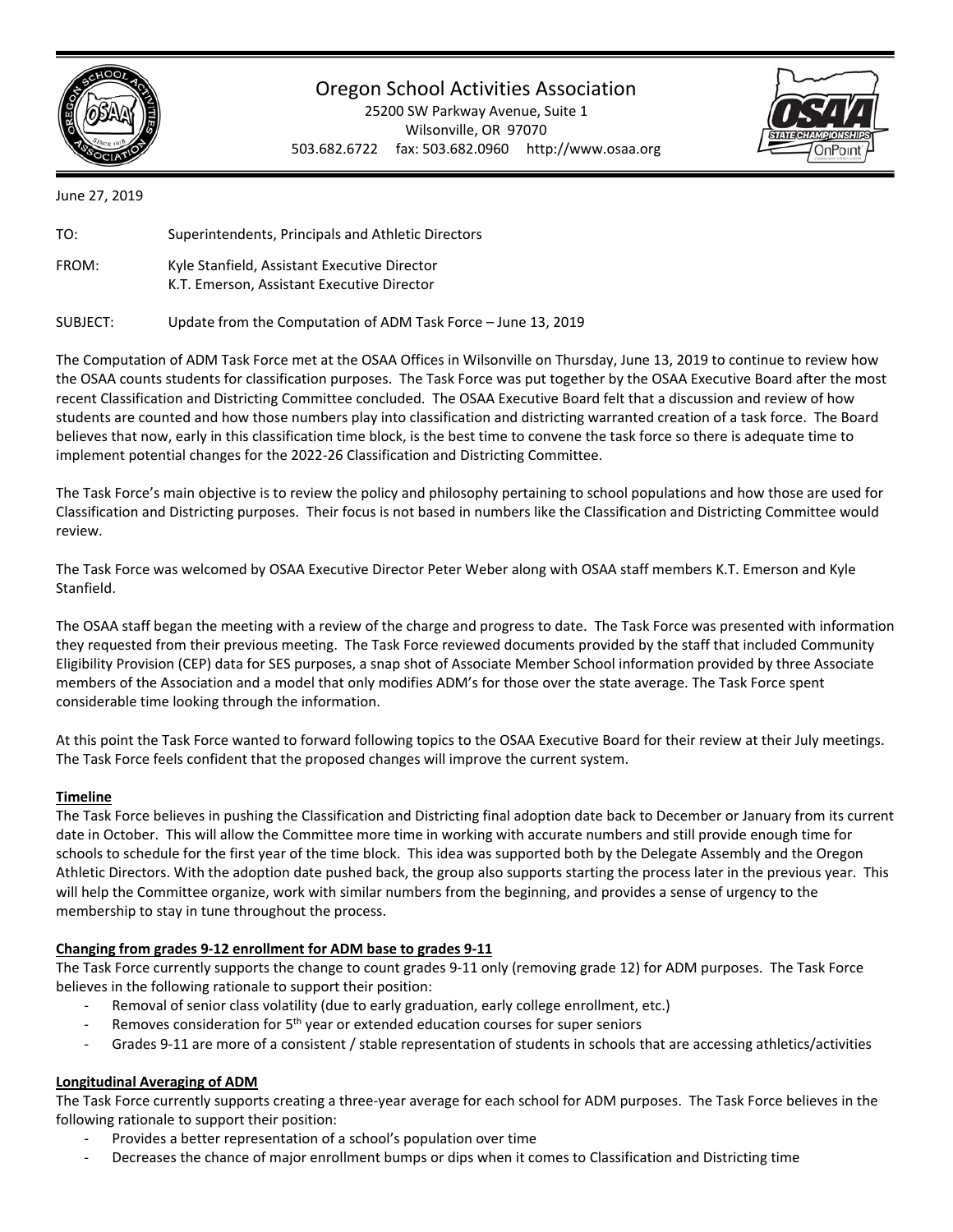- ‐ Does not look at just a one‐year enrollment
- ‐ Should provide less volatility
- Should prove to have less movement during the middle of the time block for schools

The Task Force has two main points they are still discussing.

### **Use of a Socioeconomic Factor**

The Task Force believes that the use of a socioeconomic factor that subtracts from a school's base number is necessary to accurately reflect a school and community population. The Task Force feels strongly that no matter what variable is used, it must come from a central reporting source and be available for the public to view for transparency. The Task Force is reviewing Free Lunch information and CEP information from the Oregon Department of Education.

With whatever variable is used, the Task Force is interested in only modifying the ADMs for those over the state average. In Oregon's example, the state average for Free Lunch is 49% (as provided by ODE). 104 schools in the Association have averages higher than 49%. The Task Force is looking at models to adjust those schools ADMs while leave those under the state average as is. The Task Force thought it was important to provide an example to clarify its position.

*Full member school has a 79% Free Lunch percentage (30% over the state average of 49%). 30% of that school's entire*  enrollment would be reduced to give them their adjusted ADM.

### **Associate Member School Students**

Over the past decade the number of alternative education options for kids has exploded, hence one of the reasons for the creation of this task force. OSAA rules have tried to keep up with this changing landscape but with the number of students accessing these alternative education options in certain areas, it caused a rise in concern of inequities in the counting of students from district to district. Some districts may have a separate school for their alternative programming while some keep it under the same ODE school institution identification number.

The Task Force discussed this information at length, primarily how the OSAA would retrieve and then repurpose the data when it comes to Classification and Districting purposes.

The Task Force has two lines of thought at the current time.

1) Since the students accessing these alternative options are still eligible to participate at their resident public school (if the school is an Associate Member of the OSAA) then those students should be counted within their resident public school's ADM.

The Task Force thought it was important to provide an example to clarify its position. *Fictitious Online School has 200 kids grades 9‐11 in its program. Of those 200 kids, 50 of them reside in the Siuslaw HS attendance boundary, 50 in the Oakland HS attendance boundary, 50 in the Junction City HS attendance boundary and 50 in the Perrydale HS attendance boundary. Each high school would have those 50 students included as part of their base ADM.* 

2) The concern stems from school districts having alternative programming under a separate school ID number while others may have other programming but its under the same ID number – hence providing an inequity as the OSAA only counts students who are under the full member ID number. When it comes to Associate Membership, the Task Force is discussing the idea that the host district of the associate member count the students from their district who are accessing that programming. All other schools would only count the students that come back and play for them (current structure). The Task Force thought it was important to provide an example to clarify its position.

*Fictitious Online School has 200 kids grades 9‐11 in its program and its chartered by Oakland School District. Of those 200 students, 50 of them reside in the Oakland HS attendance boundary and the others are from neighboring districts. Since Oakland School District is chartering the Associate Member, they would count those 50 students back to their base ADM.* 

This would be a fundamental change to where we are today. Current practice is that only those that come back and participate are added to the school's ADM. The Task Force feels that this would help alleviate some of the concerns of different reporting avenues as well as provide a greater path for communication between full member schools and associate member schools.

The Task Force understands that no matter what system is put in place there will always need to be an appeal process if a school's enrollment is dropping rapidly or a process to elevate schools if their enrollment is rapidly growing. The Task Force feels strongly that the development of a solid and fair appeals process needs to be in place. Currently, these enrollments are reviewed by the Executive Board each December.

The Task Force reiterated the importance that any information used for Classification and Districting purposes be available for public consumption. During these processes, it's vitally important to remain transparent and have a single place of reporting for consistency.